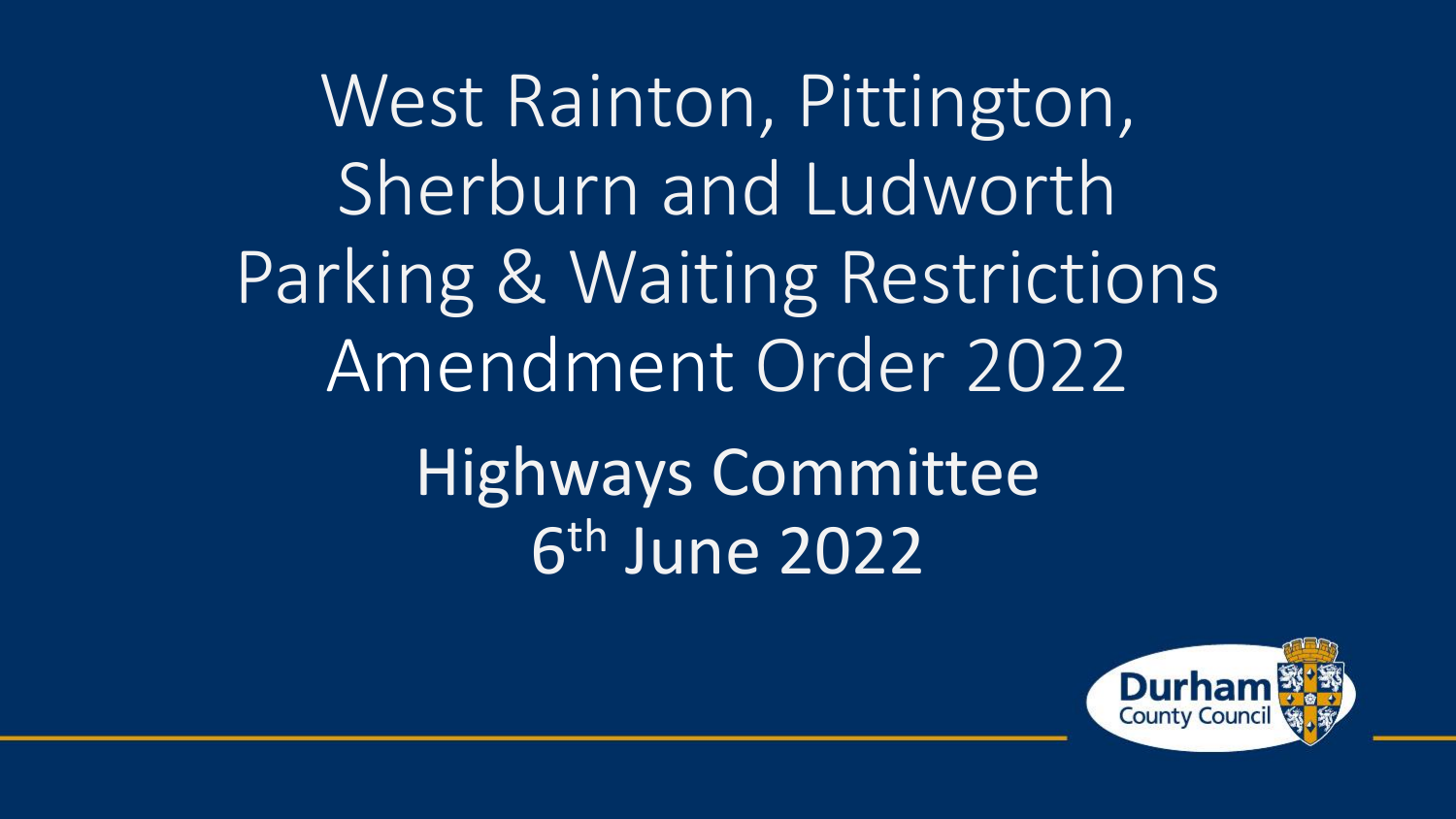# **Location Plan of Proposals**



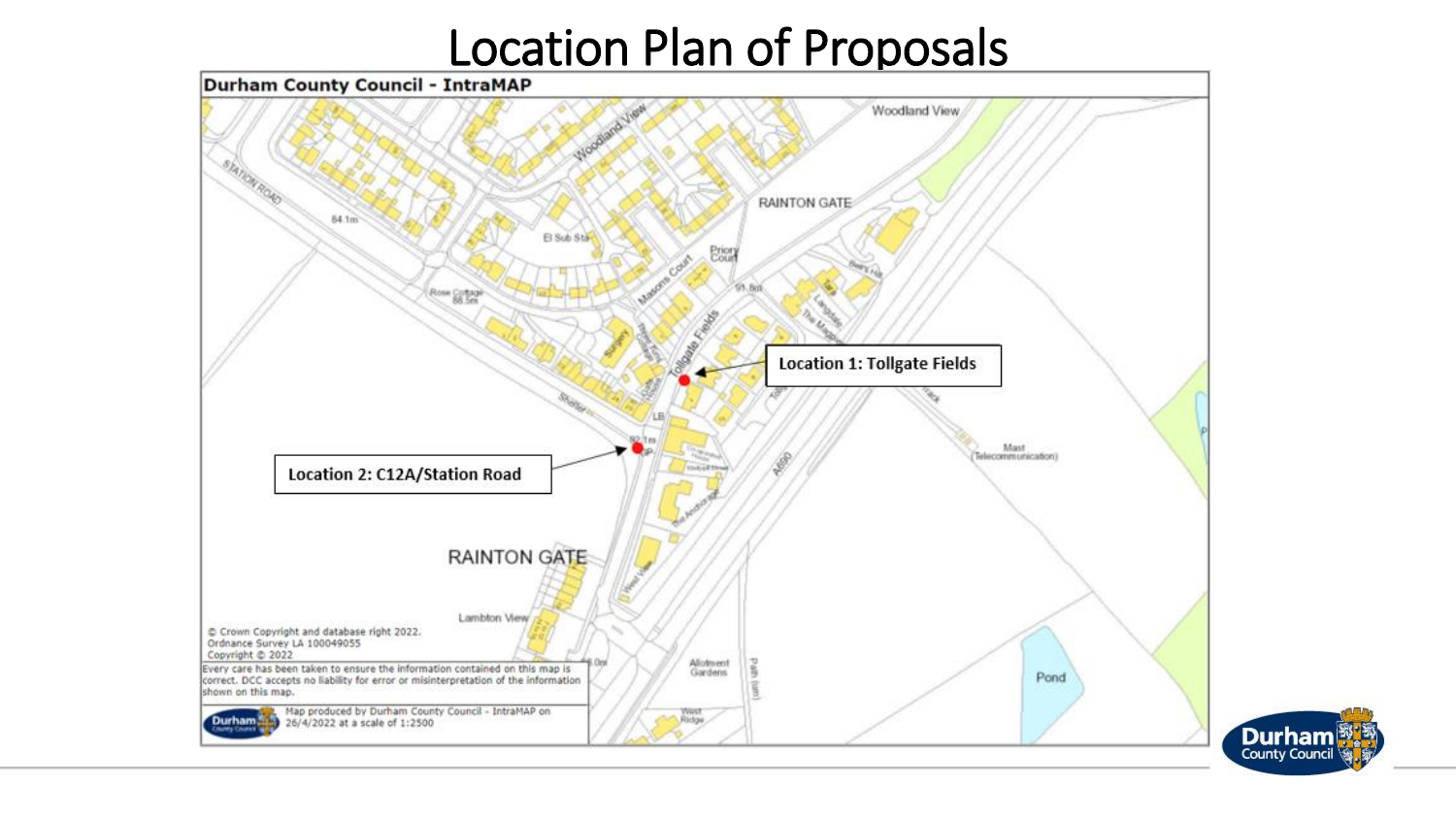Location 1&2 – Tollgate Fields and C12A/Station Road – Proposal Location



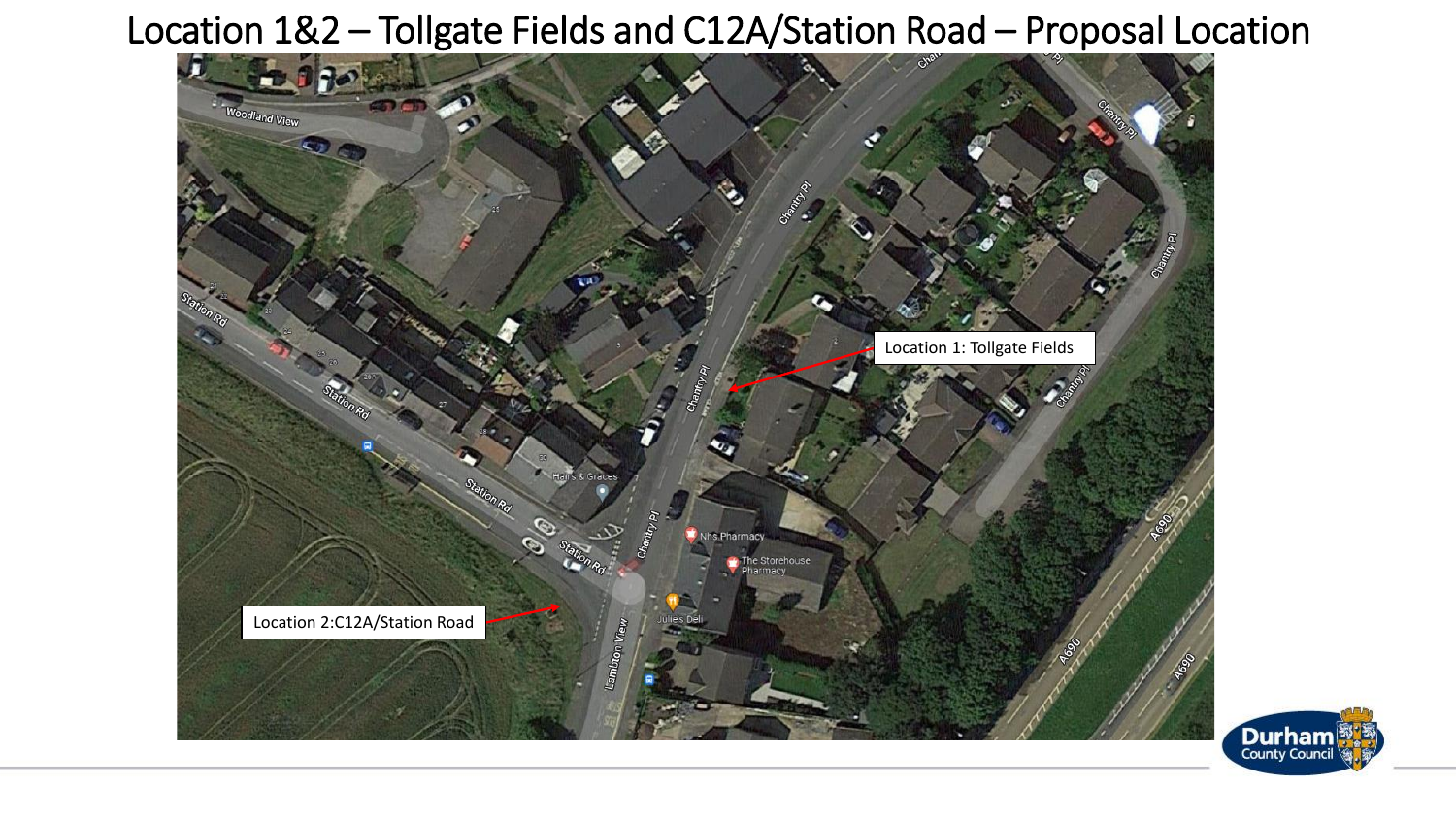### Location 1&2 – Tollgate Fields and C12A/Station Road – Proposal & Objectors



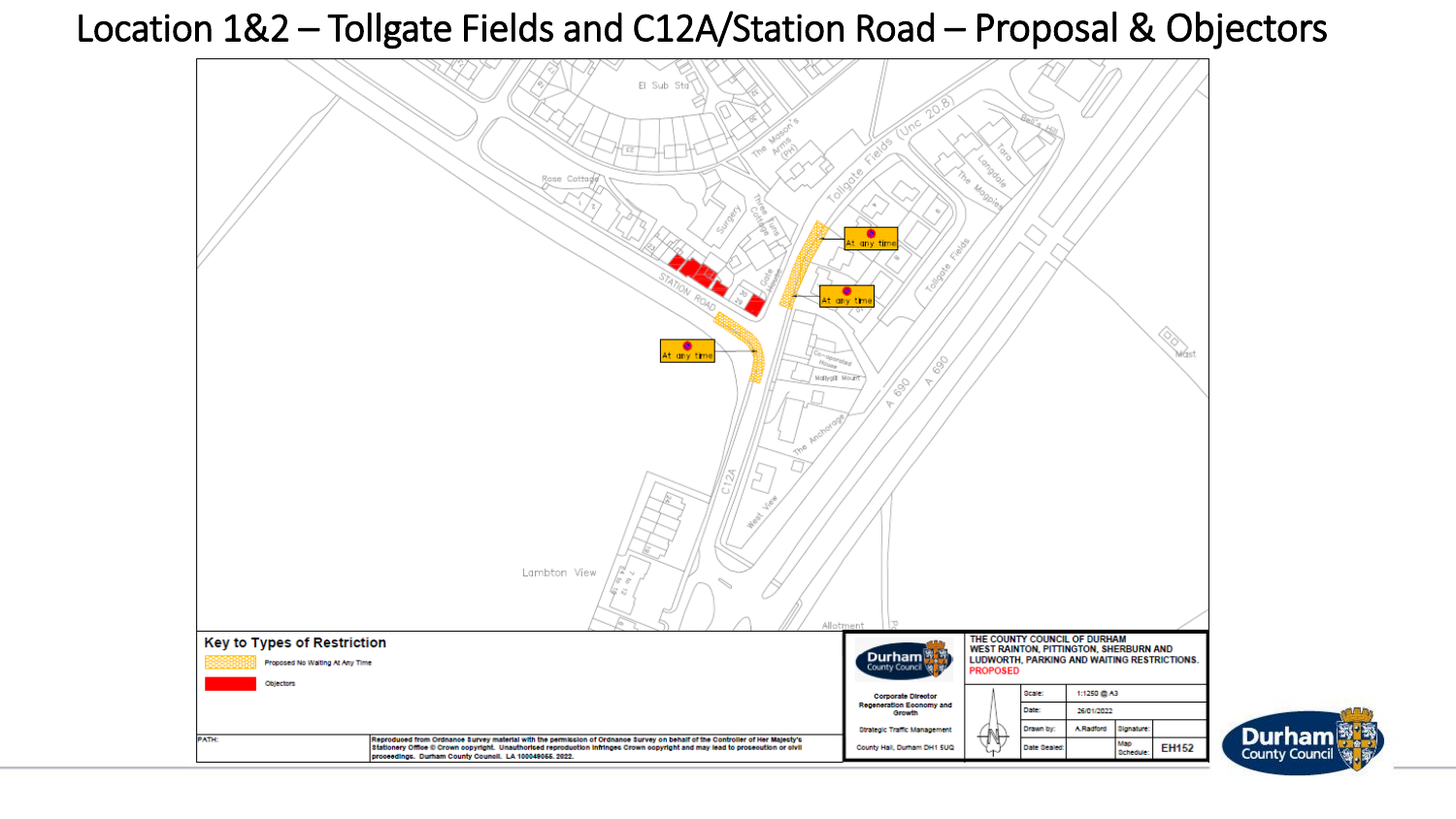## Location 1 – Tollgate Fields – Proposal Location



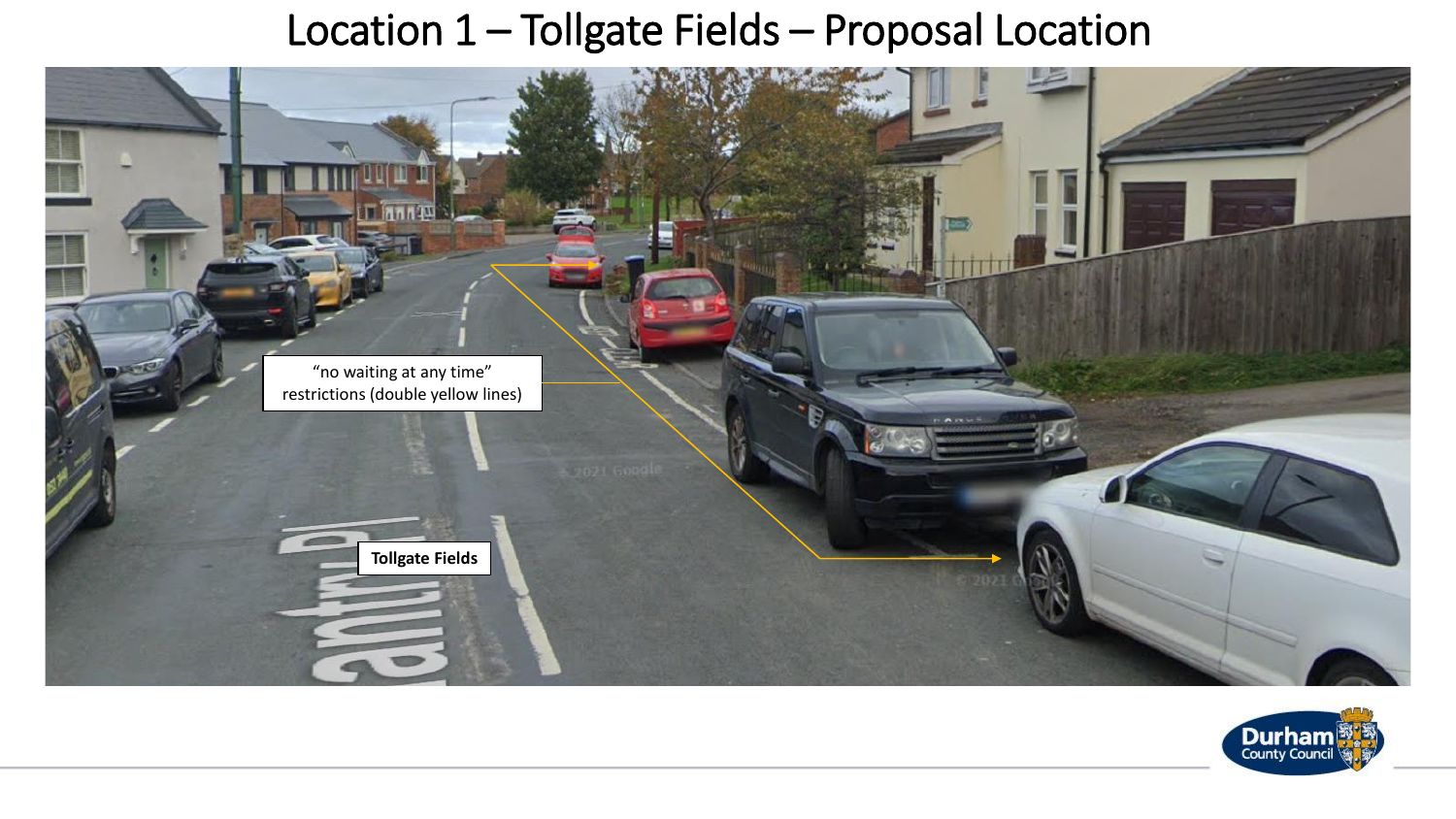## Location 2 – C12A/Station Road – Proposal Location



"no waiting at any time" restrictions (double yellow lines)

![](_page_5_Picture_3.jpeg)